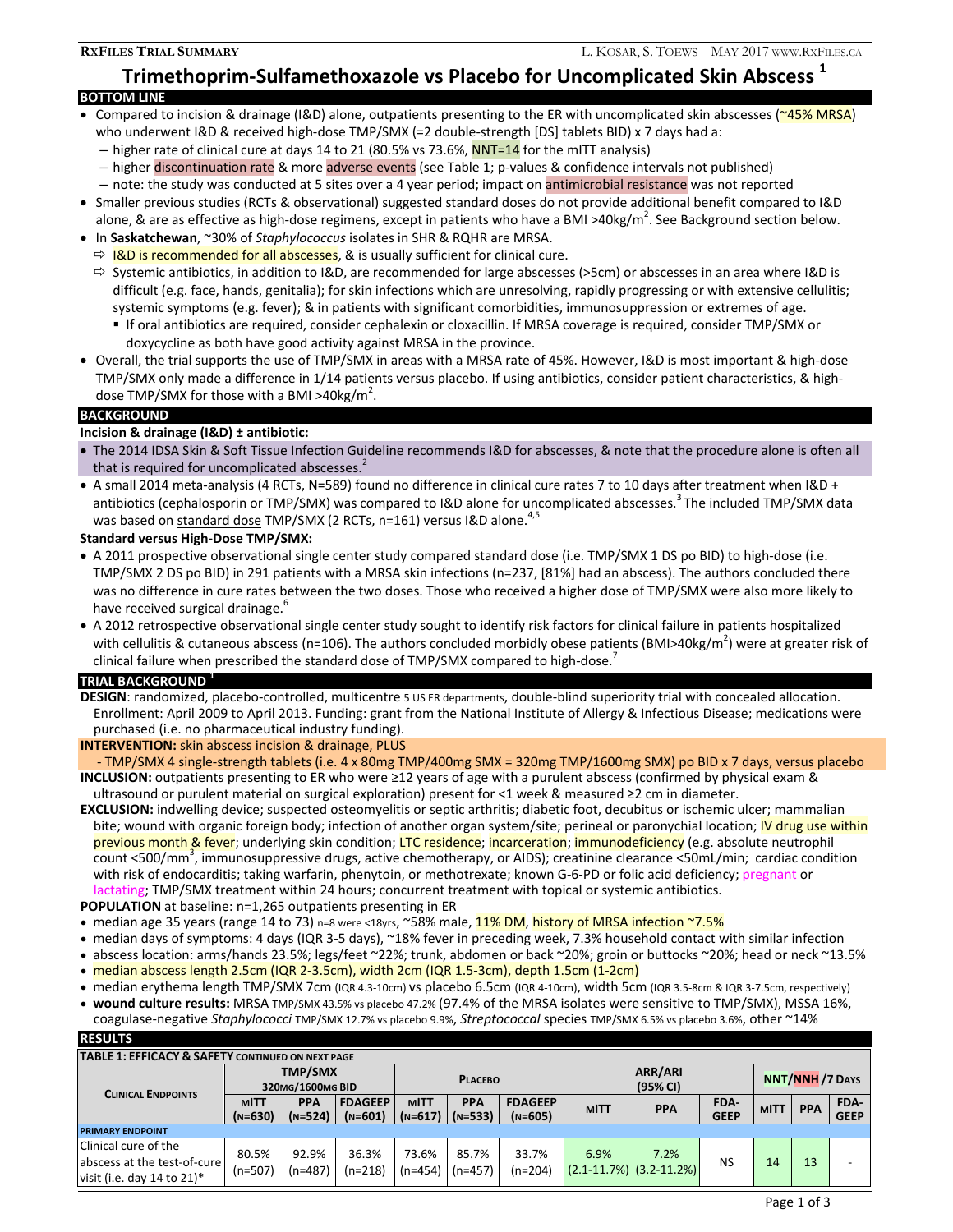| TABLE 1: EFFICACY & SAFETY continued - SECONDARY ENDPOINTS (per-protocol analysis only) |                                                 |                             |                                   |                                  |                                                                                                                                                                                                                                        |  |  |  |  |  |
|-----------------------------------------------------------------------------------------|-------------------------------------------------|-----------------------------|-----------------------------------|----------------------------------|----------------------------------------------------------------------------------------------------------------------------------------------------------------------------------------------------------------------------------------|--|--|--|--|--|
| <b>CLINICAL ENDPOINTS</b>                                                               | <b>TMP/SMX</b><br>320MG/1600MG BID<br>$(N=524)$ | <b>PLACEBO</b><br>$(N=533)$ | ARR/ARI<br>(95% CI)               | NNT/NNH<br>/7 DAYS               | <b>COMMENTS</b>                                                                                                                                                                                                                        |  |  |  |  |  |
| Composite cure by test-of-<br>$l$ cure visit $^*$                                       | 86.5%                                           | 74.3%                       | 12.2%<br>$(7.2 \text{ to } 17.1)$ | 8                                | • The following endpoints were NS:<br>- recurrent skin infection at original site,                                                                                                                                                     |  |  |  |  |  |
| Additional surgical drainage<br>procedure                                               | 3.4%                                            | 8.6%                        | $-5.2%$<br>(-8.2 to -2.2)         | 19                               | - presence of swelling or induration,<br>- hospitalization by test-of-cure visit,                                                                                                                                                      |  |  |  |  |  |
| Presence of tenderness                                                                  | 6%                                              | 10%                         | $-4.1\%$ ( $-7.5$ to $-0.6$ )     | 24                               | - change in mean area of erythema                                                                                                                                                                                                      |  |  |  |  |  |
| Skin infection at a new site                                                            | 3.1%                                            | 10.3%                       | $-7.2\%$ ( $-10.4$ to $-4.1$ )    | 14                               | • Similar infections in household members                                                                                                                                                                                              |  |  |  |  |  |
| $0.4\%$ (n=2)<br>Invasive infections ¶                                                  |                                                 | $0.4\%$ (n=2)               |                                   |                                  | was statistically significant at test-of-                                                                                                                                                                                              |  |  |  |  |  |
| <b>SAFETY ENDPOINTS</b>                                                                 | cure visit (1.7% vs 4.1%, risk difference       |                             |                                   |                                  |                                                                                                                                                                                                                                        |  |  |  |  |  |
| <b>CLINICAL ENDPOINTS</b>                                                               | <b>TMP/SMX</b><br>320MG/1600MG BID<br>$(N=630)$ | <b>PLACEBO</b><br>$(N=617)$ | ARR/ARI                           | <b>NNT/NNH</b><br>/7 DAYS        | 2.4%, NNT=42), but not at extended<br>follow-up (day 49 to 63).<br>• Days missed from normal activities or<br>work/school, & days of analgesic use was<br>0.5 days or less with TMP/SMX.<br>• No treatment-associated serious or life- |  |  |  |  |  |
| Discontinuation rates                                                                   | 1.9%                                            | 0.6%                        | 1.3%                              | p-values &<br>CI not<br>reported |                                                                                                                                                                                                                                        |  |  |  |  |  |
| <b>Gastrointestinal AE</b>                                                              | 42.7%                                           | 36.1%                       | 6.6%                              |                                  |                                                                                                                                                                                                                                        |  |  |  |  |  |
| Hyperkalemia                                                                            | 0.2%                                            | 0%                          | 0.2%                              |                                  | threatening AE occurred.                                                                                                                                                                                                               |  |  |  |  |  |

**mITT:** at least one dose of the study medication, including those lost to follow-up

**PPA:** took ≥75% of study medication during first 5 days & available for in-person follow-up

**FDAGEEP:** at least one dose of study medication & completed 48-72hr follow-up evaluation

\*Clinical cure: did not meet criteria for clinical failure at or before the test-of-cure visit. The criteria for clinical failure were as follows: fever (attributable to the infection), an increase in the maximal dimension of erythema by >25% from baseline, or worsening of wound swelling and tenderness by the visit during the treatment period (day 3 or 4); fever, no decrease in the maximal dimension of erythema from baseline, or no decrease in swelling or tenderness by the visit at the end of the treatment period (day 8–10); and fever or more than minimal erythema, swelling, or tenderness by the test-of-cure visit (day 14–21).

ǂ Composite cure: resolution of all symptoms & signs of infection, or improvement such that no additional antibiotic therapy or surgical drainage procedure was necessary

¶ Invasive infections = sepsis, bacteremia, endocarditis, osteomyelitis, septic arthritis, necrotizing fasciitis, or pneumonia

### **STRENGTHS, LIMITATIONS, & UNCERTAINTIES**

**STRENGTHS:**  The largest RCT comparing I&D alone to I&D with an antibiotic. However, the study was originally powered for 590, & the sample size was recalculated during a pre-specified interim analysis to 1265 participants based on the observed cure rates between the two treatment arms.

- Investigators were blinded to C&S results.
- Trial personnel provided with standardized training on the general technique & trial-specific procedures for incision & drainage.
- Per-protocol analysis with adherence measured by inspecting medication blister packs or memory aid booklet with patient interview.
- Patients in the modified intention-to-treat analysis who were lost to follow-up (n=34) were categorized as a clinical failure. Additional analyses were conducted re-categorizing these patients as a clinical cure, & the results were similar.
- Assessed clinical cure 1 to 2 weeks after incision & drainage, as skin may appear worse a few days after the procedure & takes time to heal.

- **LIMITATIONS:**  no subgroup analysis based on size of lesion, C&S results, test-of-cure results in those with shorter courses of therapy (i.e. non-adherent to 1 week)
	- p-values & confidence intervals were not published for the safety analysis
	- mean duration of therapy not reported for those who were non-adherent
	- body weight & BMI was not reported (re: standard versus high-dose TMP/SMX)
	- ~4% more of the patients in the placebo arm had MRSA infections (TMP/SMX 43.5% vs placebo 47.2%)

- UNCERTAINITIES: . the efficacy of standard dose TMP/SMX + I&D compared to I&D alone in a large RCT
	- efficacy of shorter courses of antibiotics (i.e. less than 1 week)
	- efficacy of TMP/SMX + I&D compared to I&D in an area with MRSA rates of ~30% (i.e. Saskatchewan)

### **RxFILES RELATED LINKS**

- **RxFiles Skin & Soft Tissue Infection Chart:** http://www.rxfiles.ca/rxfiles/uploads/documents/members/ABX-Skin-Infections.pdf
	- **RxFiles Trial Summary Clindamycin versus TMP/SMX for uncomplicated skin infections:**

http://www.rxfiles.ca/rxfiles/uploads/documents/Trial%20Summary%20TMP-SMX%20Vs%20Clindamycin%20in%20Uncomp%20SSTI.pdf

ARI=absolute risk increase ARR=absolute risk reduction BID=twice daily BMI=body mass index C&S=culture & sensitivity DM=diabetes mellitus DS=double strength ER=Emergency Room **FDAGEEP**=Food and Drug Administration Guidance Early Endpoint **I&D**=incision & drainage **IQR**= interquartile range **IV**=intravenous **LTC**=long-term care **mITT**=modified intention to treat MRSA=methicillin-resistant Staphylococcus aureus MSSA=methicillin-susceptible Staphylococcus aureus N/n=number NNH=number needed to harm NNT=number needed to treat NS=nonstatistically significant **PPA**=Per-protocol analysis **RCT**=randomized controlled trial **RQHR**=Regina Qu'Appelle Health Region **SHR**=Saskatoon Health Region **TMP/SMX**=trimethoprimsulfamethoxazole